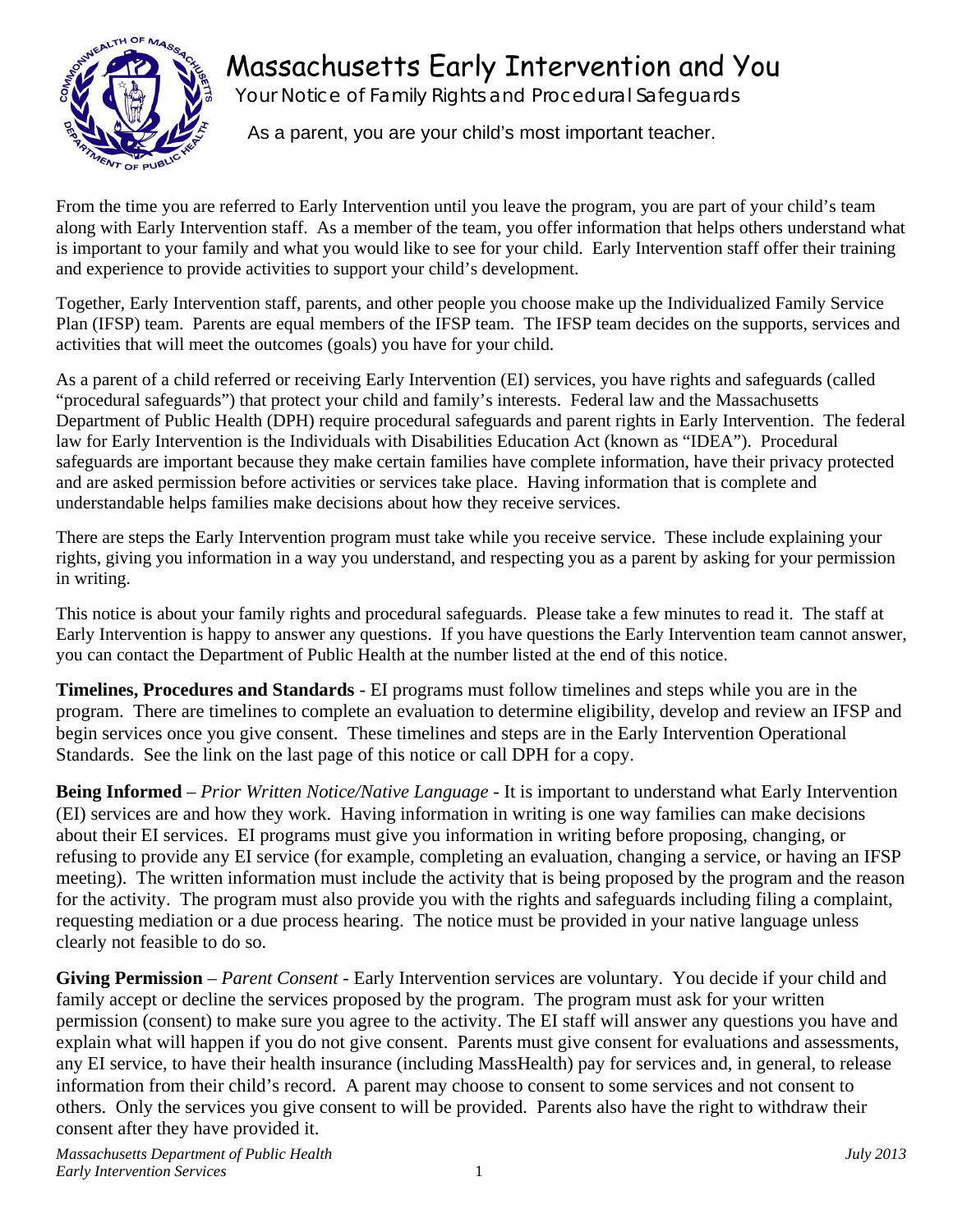**Paying for Services** – Most private insurance and MassHealth pay for EI services. The program must ask for your consent to have your public or private insurance pay for IFSP services. If you provide your consent, you may withdraw it at any time. Your consent allows the EI program to release personally identifiable information to the insurance company to pay for services. You are not required to provide consent or obtain insurance (including MassHealth) to receive Early Intervention services. The program must ask for your consent any time there is a change in Early Intervention IFSP service that will be billed to insurance.

DPH pays for Early Intervention services not covered by insurance. No child will be denied service if they do not have insurance to cover the cost of Early Intervention IFSP services. All of the options to address a parent's concerns about their child's service (see **When You Disagree or Have a Complaint**) also apply to the use of insurance.

## **Privacy and Your Child's Record** – *Confidentiality*

The EI program will keep a record that includes the Individualized Family Service Plan (IFSP), progress notes, and information from other providers (with your consent) that helps to develop an IFSP. Each Early Intervention program must have confidentiality policies that meet the state and federal requirements for children who are referred or eligible for Early Intervention. The information is confidential (private) with some exceptions that are allowed by state or federal law. Some of these exceptions include releasing limited information to:

- Your school district if your child could be eligible for special education services at age three. The program may release your name, your child's name, date of birth, and address. You can choose not to have this information released by opting out. The program must ask for your written permission (consent) to release any other information from your child's record (such as evaluations, assessments or IFSPs).
- Other Department of Public Health (DPH) programs if there is a public health emergency (such as an outbreak of a contagious disease) or to investigate public health related issues.
- The Department of Children and Families (DCF) to file a report of suspected abuse or neglect and during the 10-day investigation period.
- Staff from DPH or the Federal Department of Education who monitor and fund EI services.
- Comply with a lawfully issued court order. The program will attempt to contact you before the information is released.

The Department of Public Health collects information about children who receive EI services. The information shows children are eligible, arranges for payment, and provides a way for DPH to evaluate and coordinate services. Information that does not identify you or your child personally may be used in reports for monitoring and research, the state legislature and the Federal Department of Education to fund the program. You may ask to see a list of the DPH staff who works with this information.

## **Reviewing Your Child's Record** – *Examining Records*

As long as both parents have legal custody of their child, both parents have the right to see what is in their child's record. Parents who have legal custody may see their child's record unless there is a court order, or other legal document that does not allow a parent to see the record or make decisions about their child's EI services.

You or someone you choose can see your child's record and have it explained. If you ask to see your child's record, within five (5) days the program must give you a list of the records they have and where they are kept. The program must let you to see your child's record within 10 days of your request (five (5) days if the request is for an IFSP meeting or a due process hearing).

If there is information in the record you believe is not accurate, misleading or violates your child's privacy, you can ask to have it changed or removed. The program must respond to your request, in writing within 30 days of their decision. If the program does not agree with you, they must notify you in writing and explain your right to ask for a hearing. If you ask for a hearing, a hearing officer will make a written decision about the disagreement within 60 calendar days. If the hearing officer agrees that the information is inaccurate, misleading or violates the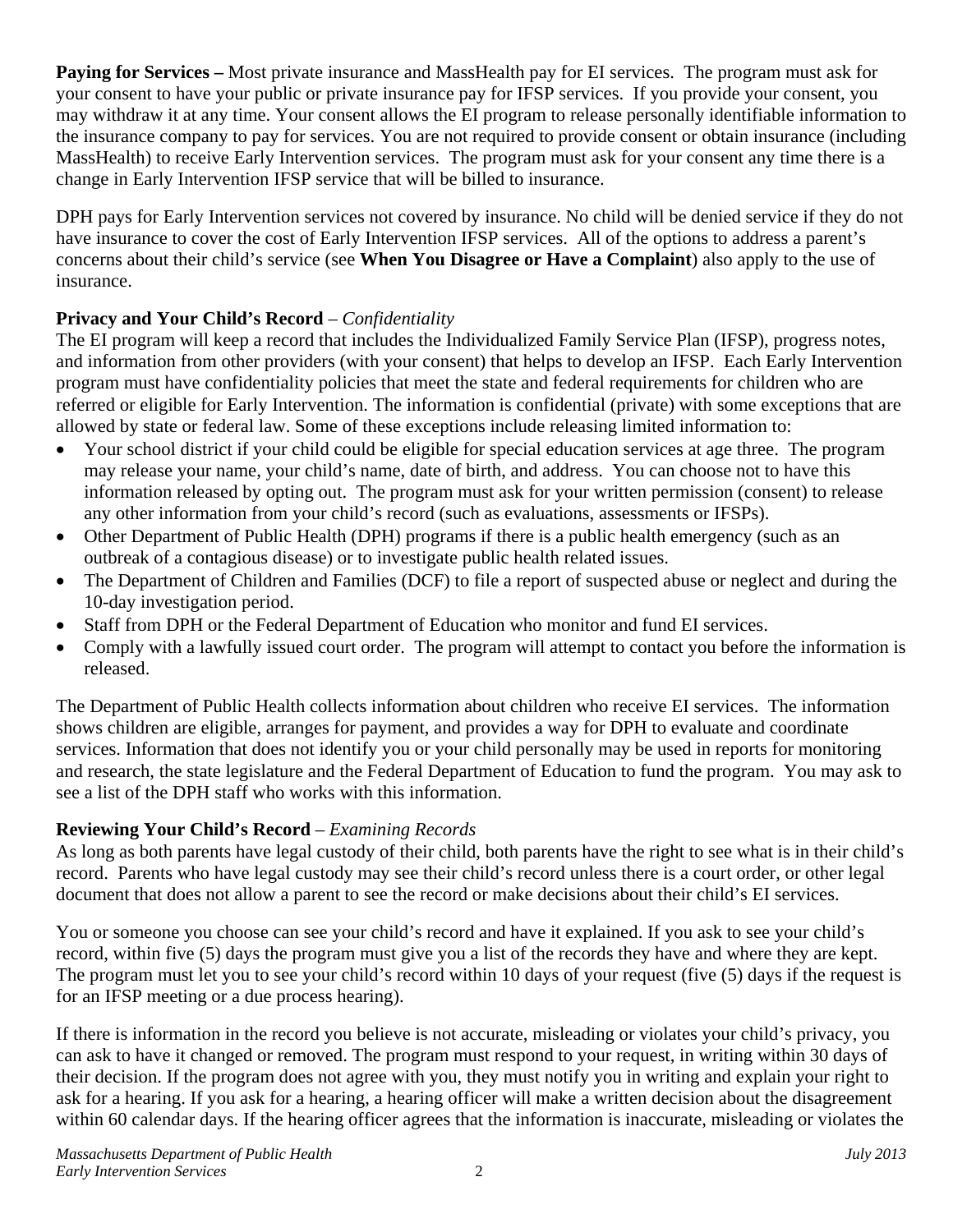privacy of your child, the program will change the information. If the hearing officer does not agree with you, you may include your own statement about the information and have it included in your child's record. The program will keep your statement as part of the record. The program must send out your statement with the part of the record you do not agree with if you give consent to release the information from your child's record.

Other information about your child's record:

The EI program will:

- Keep a list of staff that has access to your information.
- Keep a list of anyone outside the program who has looked at your child's record including the name of the person, the date, and the reason or purpose for the review.
- Provide confidentiality training to any staff that has access to an EI record.
- Keep a list of all records that were released and to whom they were released.
- Provide an initial copy of the child's record free of charge. Copies of each evaluation, assessment, IFSP and IFSP Review pages are also provided free of charge.
- If you want additional copies, the program may charge a fee unless the cost prevents you from having access to your child's record. The EI program may not charge you to search for or retrieve a record.
- The EI program will keep your child's record for seven (7) years after you leave the program. After seven years, the record may be destroyed.

**Surrogate Parent:** If a child is a ward of the state and there is no person to act in the role of a parent (for example, a foster parent, guardian, or step-parent) who is willing to make decisions about a child's Early Intervention services, the DPH or family court will assign a "surrogate parent". A surrogate parent does not work for the EI program, DPH or any other state agency that provides service to the child or family. The surrogate parent must have knowledge of Early Intervention services and may not have any personal or professional interests that conflict with the interests of the child. A surrogate parent has all the rights of a parent to make decisions about the child's EI services.

## **When You Disagree or Have a Complaint –** *Dispute Resolution, Mediation, Due Process Hearing*

If you have a concern or a question, please bring it to your EI program right away. Sometimes, parents and the EI staff have different ideas about a child's Early Intervention service. Talk with the other members of your IFSP team, your service coordinator, or the director of the EI program. Parents can ask to have an IFSP meeting at any time to review the IFSP; talk about what is working well or what may need to change. Talking openly can solve most disagreements.

If you have a complaint about your EI services or program, there are ways to have your concerns handled. A parent may use one or more of these options if their concern cannot be worked out with the EI program.

**Filing a Complaint**: A parent, person, or an organization may file a complaint if they believe the program has violated a child or parent's rights. For example, a parent may file a complaint if an Early Intervention program is not providing IFSP services, if changes in IFSP services were made without consent, if a program did not meet timelines or if they disagree with something in their child's record. A complaint must be in writing, signed and filed within one (1) year of when the alleged violation happened. The complaint needs to include a description of the problem and a proposal to resolve the complaint if known. A copy of the complaint must be sent to the EI program at the same time it is filed with DPH.

DPH investigates all complaints of alleged violation(s) of the IDEA. A report is sent to the person or organization who filed the complaint and the program within 60 calendar days from when it DPH receives the written complaint unless there are reasons to extend the timeline (for example, if the parent and EI program agree to mediation to try to resolve the disagreement). The report includes DPH's reasons and conclusions about each alleged violation(s).